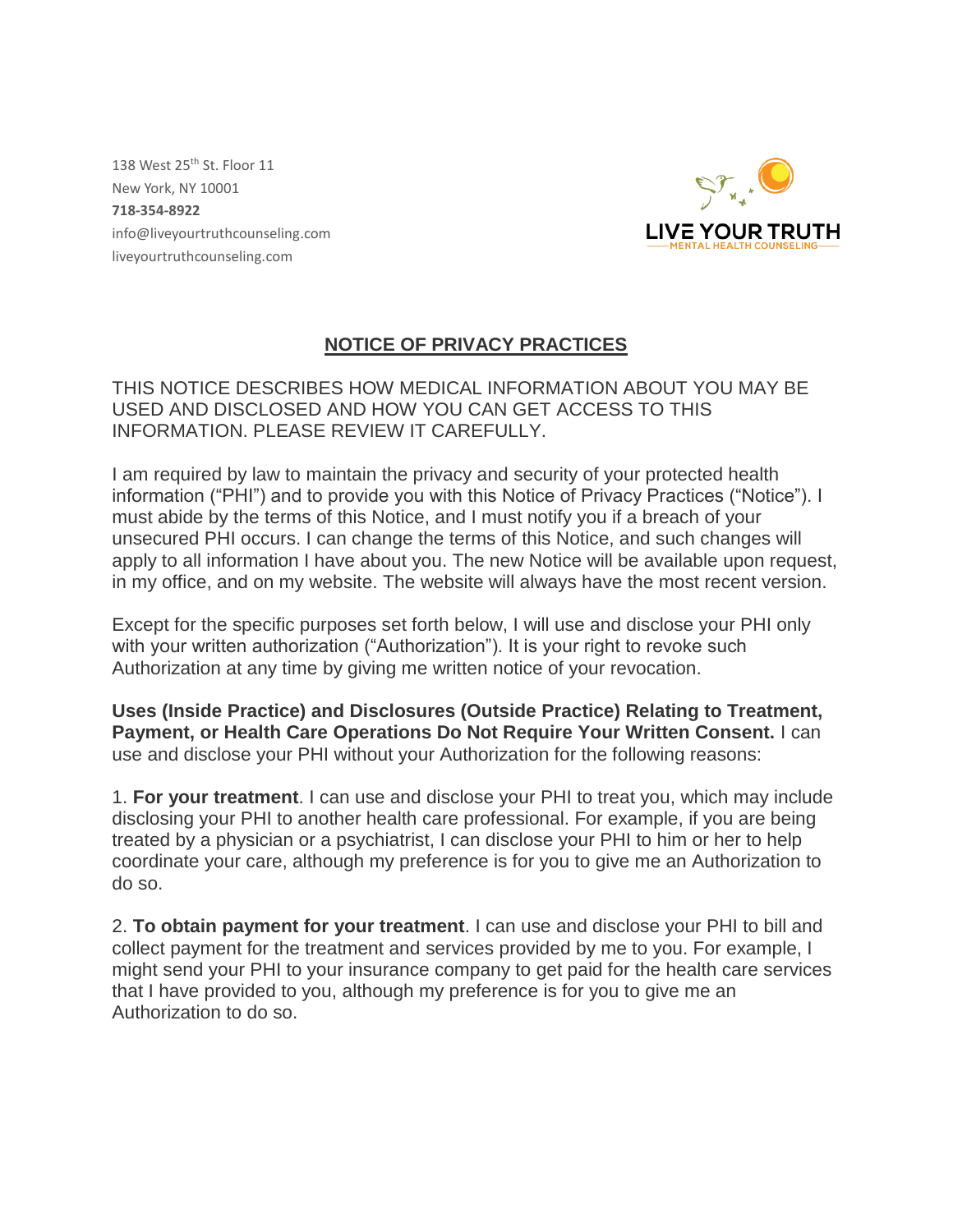3. **For health care operations.** I can use and disclose your PHI for purposes of conducting health care operations pertaining to my practice, including contacting you when necessary. For example, I may need to disclose your PHI to my attorney to obtain advice about complying with applicable laws.

#### **Certain Uses and Disclosures Require Your Authorization.**

1. **Psychotherapy Notes**. I do not keep "psychotherapy notes" as that term is defined in 45 CFR § 164.501; rather, I keep a record of your treatment and you may request a copy of such record at any time, or you may request that I prepare a summary of your treatment. There may be reasonable, cost-based fees involved with copying the record or preparing the summary.

2. **Marketing Purposes**. As a psychotherapist, I will not use or disclose your PHI for marketing purposes. Marketing is defined as receiving financial remuneration for communicating about other businesses' health-related services or products to patients.

3. **Sale of PHI.** As a psychotherapist, I will not sell your PHI in the regular course of my business.

**Certain Uses and Disclosures Do Not Require Your Authorization.** Subject to certain limitations mandated by law, I can use and disclose your PHI without your Authorization for the following reasons:

1. When disclosure is required by state or federal law, and the use or disclosure complies with and is limited to the relevant requirements of such law.

2. For public health activities, including reporting suspected child, elder, or dependent adult abuse, or preventing or reducing a serious threat to anyone's health or safety.

3. For health oversight activities, including audits and investigations.

4. For judicial and administrative proceedings, including responding to a court or administrative order, although my preference is to obtain an Authorization from you before doing so.

5. For law enforcement purposes, including reporting crimes occurring on my premises.

6. To coroners or medical examiners, when such individuals are performing duties authorized by law.

7. For research purposes, including studying and comparing the mental health of patients who received one form of therapy versus those who received another form of therapy for the same condition.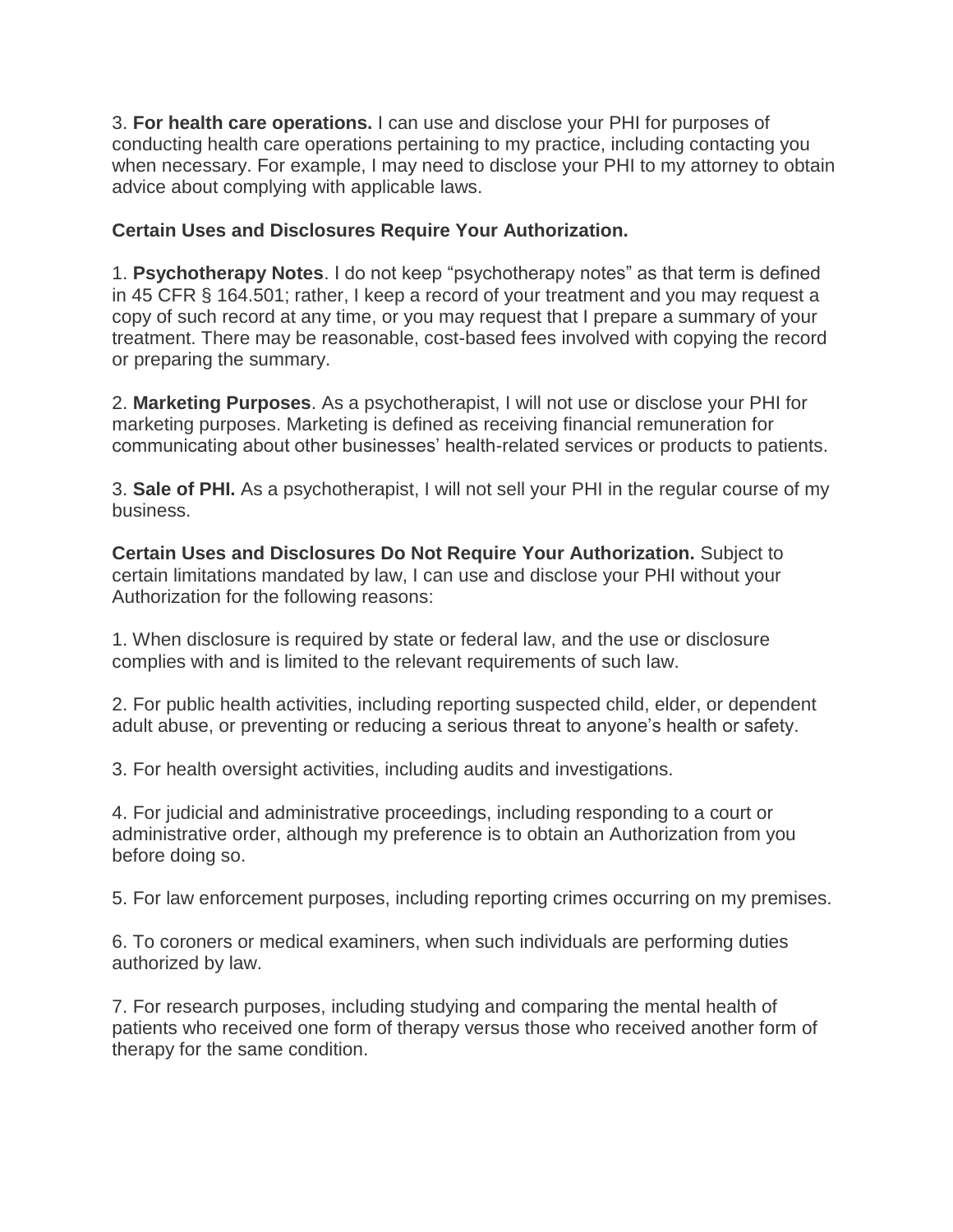8. For special government functions and to help to ensure the safety of those working within or housed in correctional institutions.

9. For workers' compensation purposes. Although my preference is to obtain an Authorization from you, I may provide your PHI in order to comply with workers' compensation laws.

10. Appointment reminders and health related benefits or services. I may use and disclose your PHI to contact you to remind you that you have an appointment with me. I may also use and disclose your PHI to tell you about treatment alternatives, or other health care services or benefits that I offer.

#### **Certain Uses and Disclosures Require You to Have the Opportunity to Object.**

**1. Disclosures to family, friends, or others.** I may provide your PHI to a family member, friend, or other person that you indicate is involved in your care or the payment for your health care, unless you object in whole or in part. The opportunity to consent may be obtained retroactively in emergency situations.

#### **YOUR RIGHTS YOUR REGARDING YOUR PHI**

You have the following rights with respect to your PHI:

1. **The Right to Request Limits on Uses and Disclosures of Your PHI**. You have the right to ask me not to use or disclose certain PHI for treatment, payment, or health care operations purposes. I am not required to agree to your request, and I may say "no" if I believe it would affect your health care.

2. **The Right to Request Restrictions for Out-of-Pocket Expenses Paid for In Full**. You have the right to request restrictions on disclosures of your PHI to health plans for payment or health care operations purposes if the PHI pertains solely to a health care item or a health care service that you have paid for out-of-pocket in full.

3. **The Right to Choose How I Send PHI to You**. You have the right to ask me to contact you in a specific way (for example, home or office phone) or to send mail to a different address, and I will agree to all reasonable requests.

4. **The Right to See and Get Copies of Your PHI**. Other than "psychotherapy notes," you have the right to get an electronic or paper copy of your medical record and other information that I have about you. I will provide you with a copy of your record, or a summary of it, if you agree to receive a summary, within 30 days of receiving your written request, and I may charge a reasonable, cost based fee for doing so.